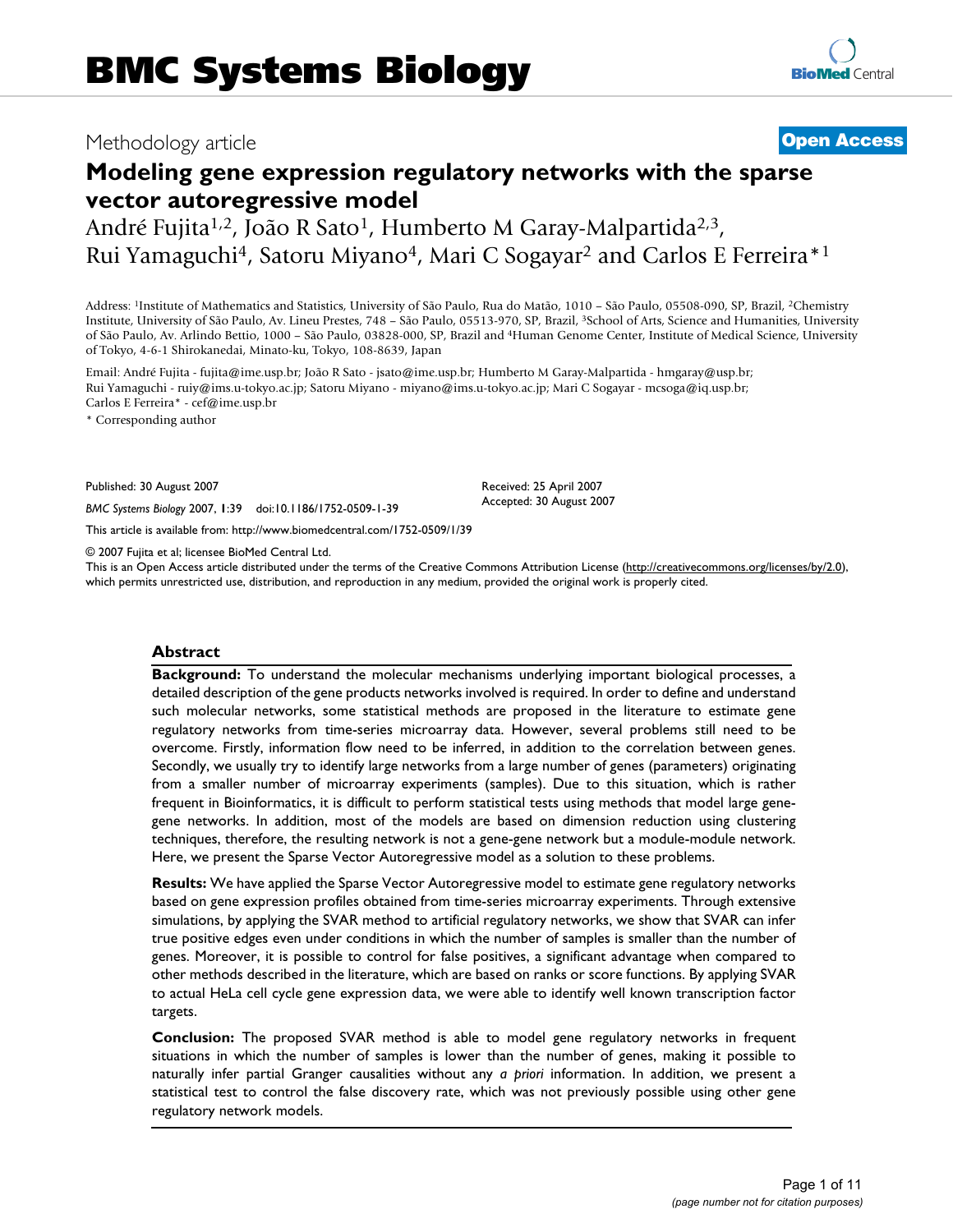# **Background**

In order to understand cell functioning as a whole, it is necessary to describe, at the molecular level, how gene products interact with each other. This could help to identify new target genes and to design new drugs for treatment of several diseases [1-3]. Due to the high number of genes involved in these networks, activating or suppressing feedback loops, the dynamics of their interactions is very complex and difficult to infer.

With the development of high-throughput technologies, such as DNA microarrays, it is possible to simultaneously analyze the expression of up to thousands of genes and to construct gene networks based on inferences over gene expression data.

Several methods to model genetic networks were proposed in the last few years, such as the Bayesian networks [4-8], Structural Equation Models [9], Probabilistic Boolean Networks [10-12], Graphical Gaussian Models [13], Fuzzy controls [14], and Differential Equations [15].

Although these methods allow modeling several regulatory networks for which biological information is available, it is difficult to determine the flow of information when there is no *a priori* knowledge.

In addition, all of these methods face the same problem, i.e., the number of samples (microarrays) is very small, when compared to the high number of variables (genes) (ill posed problems, related to the "curse of dimensionality") [16]. Therefore, it is difficult to infer large scale networks using traditional statistical methods, limiting this inference to only a few genes. As a consequence, modeling and simulating large networks becomes a field of intensive and challenging research. At this point, it is important to define what is considered a "large" network. We consider as "large" a network in which the number of genes is larger than the number of microarrays experiments, implying in a large number of parameters to be estimated.

Some methods have been developed to overcome this problem. For example, Barrera *et al*. use mutual information for dimension reduction [17], with mutual information between genes being computed and then, the highest mutual informations selected. However, this approach is not founded on a statistical test, rendering it very difficult to interpret and identify the actual edges of the network. Therefore, the choice of the threshold parameter to determine whether there is or not a connection, becomes quite subjective. An alternative to model the large number of genes is to construct modules (clusters), where each module is composed by several genes, and then, to construct the module-module networks [18-20]. A limitation of these methods is that they still are not a gene-gene network, therefore, interpretation of the meaning of each module is difficult, varying with each cluster.

Here we present the Sparse Vector Autoregressive model to approach these problems. This method was first applied, with success, in neurosciences, to estimate functional connectivity between several brain areas [21]. Here, we present the Sparse Vector Autoregressive model based on LASSO penalized regression for variable selection to reduce the dimensionality on large gene networks.

In cases of multiple time series, a first approach to infer connectivity would be to apply techniques such as multivariate autoregressive modeling (VAR), which allows identification of connectivity by combining graphical modeling methods with the concept of Granger causality [22]. This is an attractive approach since it does not require *a priori* network information. Unfortunately, the current time series methods can only be applied only for cases in which the length of the time-series *T* is much larger than *n*, the number of genes, which is exactly the reverse of the situation commonly found in microarray experiments, for which relatively short time-series are measured over tens of thousands of genes. The Sparse Vector AutoRegressive model (SVAR), on the other hand, estimates the network in a two-stage process involving (i) penalized regression with LASSO regression [23] and (ii) pruning of unlikely connections by means of the False Discovery Rate (FDR) developed by [24]. Extensive simulations were performed with artificial gene networks having scale-free like topologies [25] and stable dynamics. These simulations show that the detection efficiency of connections of the proposed procedure is quite high. An application of the method to actual HeLa cell line data was illustrated by the identification of well known transcription factor targets and circuitries involving important genes in cancer development.

# **Results and discussion**

In order to measure the performance of SVAR, intensive simulations were carried out. For this purpose, we simulated hundreds of networks with scale-free like topology since the metabolic network was described as scale-free graphs by [25]. In our case, the graph nodes represent the genes whereas the edges represent the Granger-causal relationships. For details of these artificial regulatory networks, see the Methods section.

The number of genes was kept at *n* = 100 and we varied the sample size, i.e., the time-series length (time-series length *T* = 25, 50, 75, 100, 125, 150, 175 and 200 for SVAR and *T* = 110, 125, 150, 175 and 200 for VAR). Notice that, for VAR of order one, *m* = *T* - 1 must be larger than *n*. For each time-series length, we performed 100 simulations, i.e., 100 different scale-free like graphs were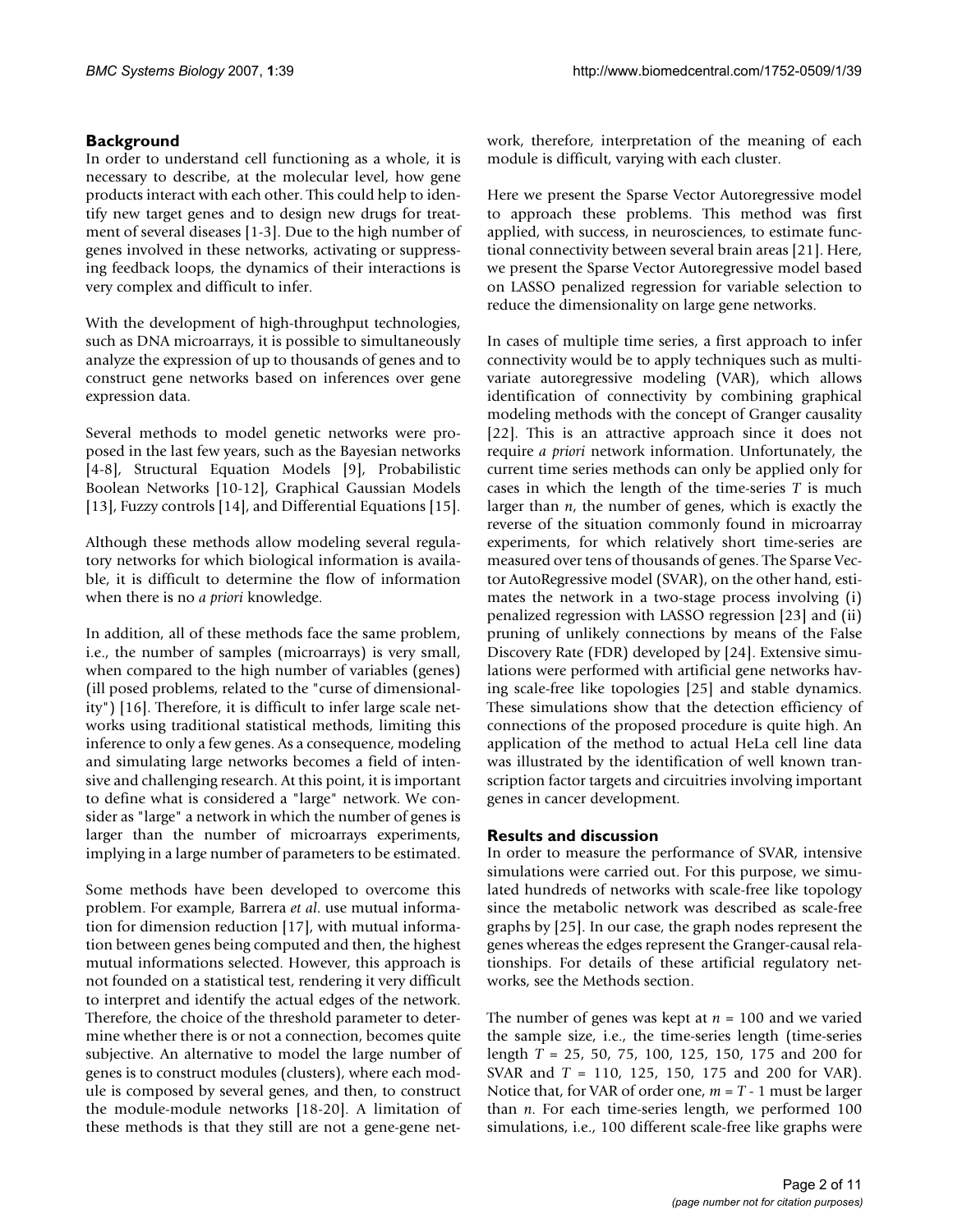generated. The starting conditions of the scale-free like graphs were two fully connected genes  $(z_0 = 2, z_{edges} = 2,$ where  $z_0$  is the initial number of genes and  $z_{edges}$  is the initial number of edges), in other words, two nodes with two edges, one pointing to the other. The number of edges added at each iteration is  $z = 1$ , therefore, each network is composed by 100 genes and 100 edges out of 10,000 possible edges (the maximum number of possible edges is *n*2). Notice that since the goal is to construct a network with  $n = 100$  genes, we set the number of iterations  $T_{step} =$  $n - z_0$  = 98. In Figure 1, an example of the artificially generated gene expression regulatory network is illustrated.

It is important to highlight that SVAR was able to identify true positive edges even when the time-series length was lower than the number of genes. Figures 2, 3 and 4 show, respectively, the number of true positives inferred by SVAR and VAR for controlled false positives rate, i.e., qvalue (error type I rate within rejected hypotheses) thresholds lower than 0.01, 0.05 and 0.10. Since the estimated  $\beta$ s standard error is proportional to the time series' length (the greater the time series, the lower is the  $\beta$ s standard error) we varied only the time series' length.

Analyzing figures 2, 3 and 4, we obtained the following results: 1. The capacity of SVAR to identify true positives even



## **Figure 1**

**Artificial gene regulatory network**. Example of a simulated sparse gene regulatory network with *n* = 100 genes and 100 connections. The arrows indicate the Granger-causal relationships.



# **Figure 2**

**Comparison between SVAR and VAR**. The simulations were performed in a scale-free like network composed of 100 nodes and 100 edges. VAR was performed only for experiments with the length of the time-series of up to 110. TP: True positives. The number of false positives is controlled using q-value < 0.01. The error bar is representing one standard error.

when the number of samples is lower than the number of genes is satisfactory. This was found when comparing the performance between SVAR, with the time-series length equal to 50, and VAR, with time-series length equal to 110. Also, in this case, SVAR has identified more true pos-



# **Figure 3**

**Comparison between SVAR and VAR**. The simulations were performed in a scale-free like network composed of 100 nodes and 100 edges. VAR was performed only for experiments with the length of the time-series of up to 110. TP: True positives. The number of false positives is controlled using q-value < 0.05. The error bar is representing one standard error.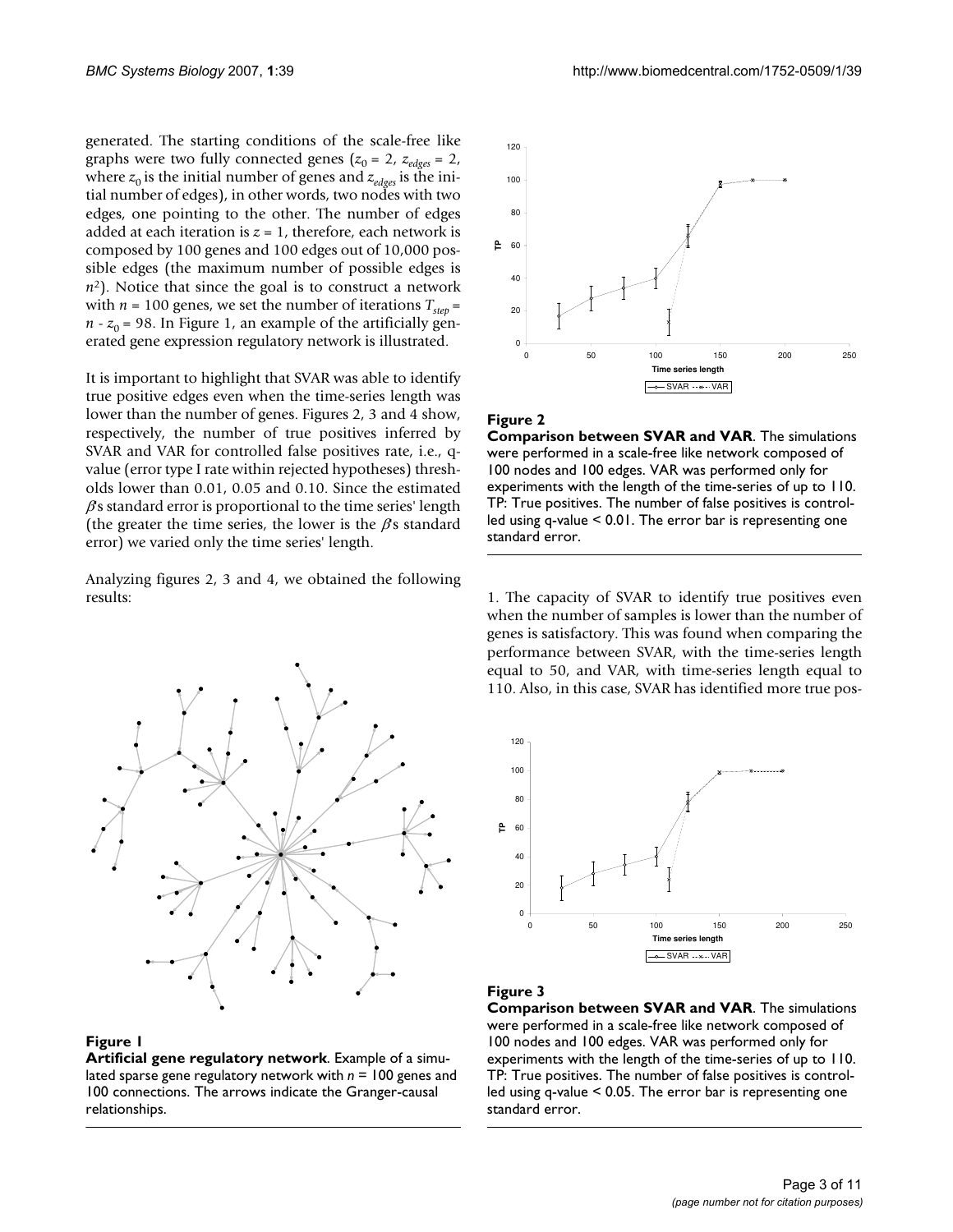

# **Figure 4**

**Comparison between SVAR and VAR**. The simulations were performed in a scale-free like network composed of 100 nodes and 100 edges. VAR was performed only for experiments with the length of the time-series of up to 110. TP: True positives. The number of false positives is controlled using q-value < 0.10. The error bar is representing one standard error.

itive edges than VAR (the proportion of the quantity of true positives inferred by SVAR is about 75% higher than the number of true positives inferred by VAR).

2. By comparing SVAR and VAR when the number of genes is lower than the number of samples, in general, SVAR is slightly more powerful than VAR, since the number of connectivities is larger than the number of samples.

3. When  $m \gg n$ , where  $m = T - 1$  and  $n$  is the number of genes, there is no statistical difference between SVAR and VAR. This could be explained, in this context, because the best λ which minimizes the GCV (Generalized Cross-Validation) is near to zero. When  $\lambda = 0$ , the SVAR model becomes the traditional VAR model.

We have also analyzed the expression profile of a set of 94 cell cycle-regulating genes represented by 48 microarrays, i.e., the number of genes *n* is approximately 2 times larger than the time-series length *T*. Figure 5 shows the genes that display any connectivity under a false-positive rate (FDR) of 5% (q-value < 0.05). Genes with no connectivity were excluded.

The SVAR method reveals at least three gene regulatory networks related to cell transformation and tumor progression, namely: NFκB, p53, and STAT3 transcriptional modules [26-28], which is in agreement with already well known cell cycle-regulated pathways in several cellular models and in Hela cells themselves.



# **Figure 5**

**HeLa gene expression regulatory network**. Gene regulatory network inferred from HeLa cell cycle gene expression data. The arrows represent the Granger-causal associations with q-value < 0.05. Genes with no Grangercausal links identified by SVAR were not plotted.

It is important to highlight that the out-degree (number of edges with the gene as their initial vertex) of genes encoding proteins that act as well-known transcriptional factors (p53, NFκB and STAT3) or important genes for cell proliferation control (*p21*, *bai1*, *tsp1*, *a20*) is higher than that of other genes. In a similar analysis, the in-degree (number of edges with the gene as their terminal vertex) of the FGFs (*fgf18*, *fgf20*, *fgfr4*) and of genes involved in cell cycle regulation and apoptosis (*cyclin d1*, *c-myc*, *bcl-2*, *noxa*, *fas*) is also higher, demonstrating the association between their key role in cell homeostasis and their in-degree and/or out-degree values [29].

NFκB is an inducible transcription factor complex formed by heterodimeric association between *relA* and *c-rel* gene products, whose transcriptional activity is regulated by interaction with the inhibitory  $I \kappa B \alpha$  protein. It has already been demonstrated that activation of NF<sub>KB</sub> controls cellcycle progression in HeLa cells by several mechanisms [30]. The SVAR method was not able to identify the relationship between NFκB and its natural targets, such as *A20*, *iap*, *bclx* and *i*κ*B*<sup>α</sup> genes. However, SVAR is showing that NFκB directly regulates several fibroblast growth factors (FGFs) and the c-Myc protein, which are key regulators of cell proliferation. Indeed, it is noticed that the majority of NF<sub>K</sub>B transcriptional activity is mediated by interaction with FGFs-related proteins, at the upstream and/or downstream levels. These results support the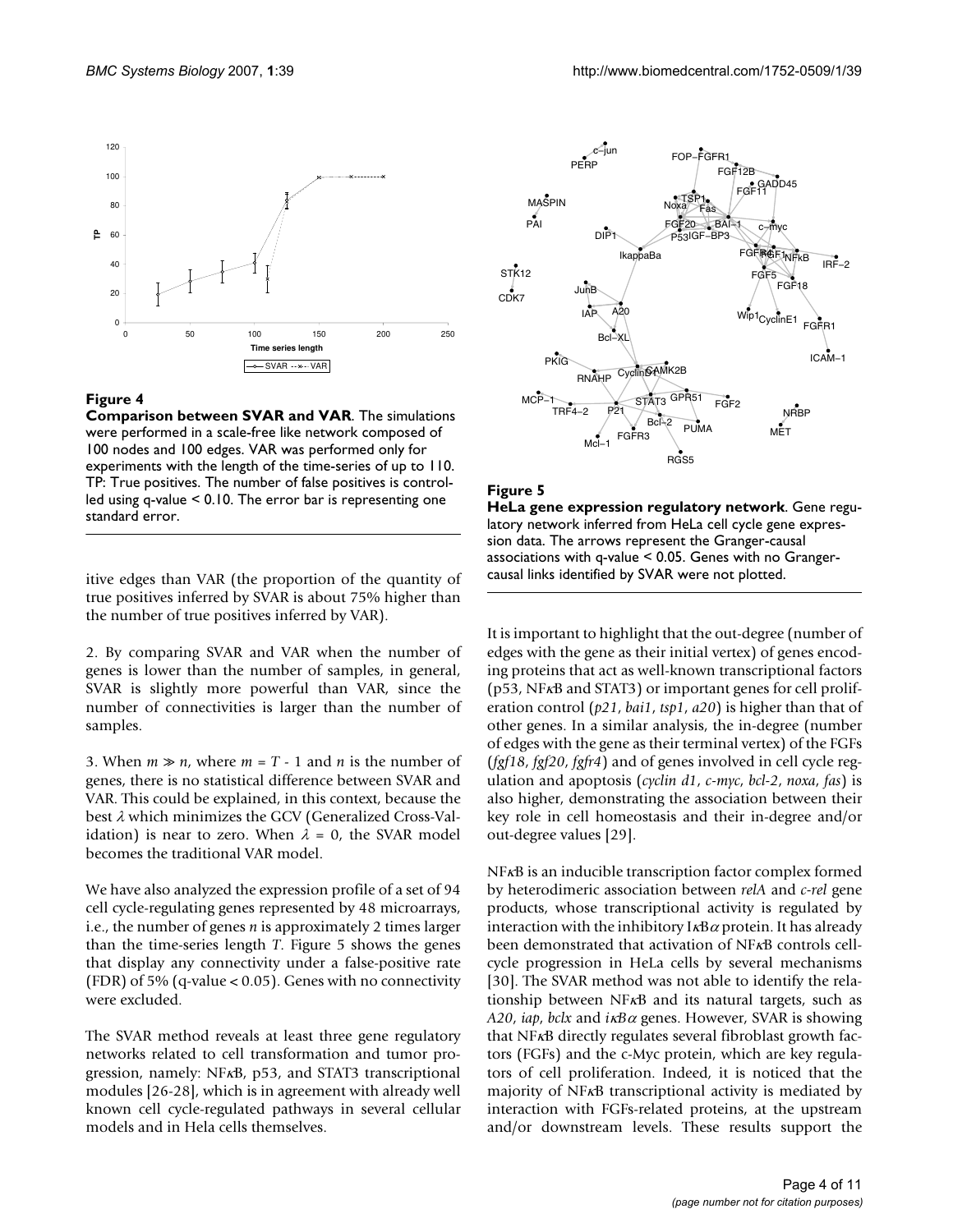hypothesis that some of the multiple aspects of tumorigenesis in Hela cells may be related to NFκB -mediated transcription of FGFs-related proteins.

As discussed above, the positive NFKB regulation of several well-known natural targets was not detected by SVAR. However, these regulatory processes appear to be present, even in the absence of an evident direct link with NFκB, since all of these transcriptionally regulated genes form a highly related network (Figure 5). A20, a zinc finger protein, which is transcriptionally regulated by NFκB in several cell types [31], appears to orchestrate the genes relationship in this network, activating the transcription of well-known anti-apoptotic genes, such as *iap*, *bclx* and *junB* – NFκB target genes themselves [32-34] – towards transduction of the proliferative transcriptional activity of NFκB. The A20 protein is also involved in NFκB regulation, blocking its activity, in a negative feedback mechanism [35]. Although this control is operated at the posttranscriptional level, results obtained using the SVAR method suggest that this process could also be controlled by A20-mediated positive regulation of *i*κ*B*<sup>α</sup> (Figure 5). These results confirm the reliability of SVAR for predicting gene relationship, since *i*κ*B*α, the natural NFκB inhibitor has a key role in controlling the NFKB -regulated cell cycle events in Hela cells, as referred to in literature [30]. Moreover, SVAR showed that this role of *i*κ*B*<sup>α</sup> in Hela cell cycle progression also appears to be regulated through p53 mediated activation of *i*κ*B*<sup>α</sup> (Figure 5), in agreement with data reported in the literature [36]. In summary, these data support the hypothesis that *i*κ*B*<sup>α</sup> may be involved in attenuation of tumor progression and be responsible for the mildly invasive phenotype displayed by Hela cells.

The p53 protein is a transcription factor that binds to the enhancer/promoter elements of downstream target genes and regulating their transcription and initiating cellular programs that account for most of its tumor-suppressor functions, namely: cell cycle arrest, inhibition of angiogenesis and metastasis, apoptosis induction and DNA repair [37]. The SVAR method was capable of identifying the interactions of several members of the p53 network. IGF-BP3 (IGF-binding protein 3), an inhibitor of insulinlike growth factor, and NOXA, a BCL-2 homology domain 3-only (BH3-only) protein, are transcriptionally activated by p53 in activation of apoptosis in several cell types [38,39]. Our *in silico* results showed that this regulation is also present in Hela cells. Although the *fas* gene is not a known target of p53, its activation could be mediated by other p53 targets, leading to increased apoptosis rate and cell proliferation control. On the other hand, SVAR showed that *bai-1* and *tsp-1* genes are induced by the *p53* gene product in Hela cells. It is known that the *bai-1* gene codes for a member of the secretin receptor family, which contains at least one functional p53-binding site within

an intron, and its product is postulated to be an inhibitor of angiogenesis and a tumor growth suppressor [40]. Similarly, the *tsp-1* gene codes for an adhesive glycoprotein that mediates cell-to-cell and cell-to-matrix interactions and has been shown to play a role in platelet aggregation, angiogenesis, and tumorigenesis [41]. Taken together, the p53-mediated upregulation of *bai-1* and *tsp-1* genes may be a mechanism to evade cell migration and angiogenesis, features which are commonly absent in Hela cells. We noticed that the classical p53 targets, such as *gadd45* and *p21*, do not appear to be directly regulated by p53 in the SVAR analysis (Figure 5). This may be explained by the fact that the time-series length is not large enough. It is important to note that our previous study applying DVAR (Dynamic Vector AutoRegressive) [42], it was possible to identify these connectivities.

The observed p53-independent transcriptional regulation of the *p21* gene (Figure 5), appears to be unrelated to cell cycle arrest, as discussed below.

The STAT3 protein is a member of the STAT protein family. In response to cytokines and growth factors, it forms both homo- or heterodimers with other STAT proteins and the complex translocates to the nucleus, where they act as transcriptional activators. STATs mediate the cell response to different stimuli, playing a key role in several cellular processes, such as cell growth and apoptosis [43]. As shown, using the SVAR method (Figure 5), STAT3 regulates the expression of the cycle positive regulator Cyclin D1 and of the anti-apoptotic protein Bcl-2. It has already been reported that constitutive activation of STAT 3 correlates with *cyclin d1* and *bcl-2* gene overexpression, thus providing a novel prognostic marker for head and neck squamous cell carcinoma [44]. Moreover, repression of *p53* gene expression by STAT3 is likely to have an important role in development of tumors [45]. These evidence point to an involvement of STAT3 in cell cycle progression and transformation of Hela cells.

Our *in silico* analysis also highlighted an unexpected behavior for the *p21* gene, independently of p53 regulation. This alternative regulation has already been described for other cell types [46], but still remains unclear in the case of Hela cells. Although p21 is not a transcription factor, it is conceivable that indirect effects of p21 on cellular gene expression of well-known cell cycle progression promoters, such as Cyclin D1 and apoptosis inhibitors, such as Bcl-2 may mediate some unexpected functions in Hela cells. These functions appear to be unrelated to growth inhibition and cell cycle arrest, supporting the hypothesis that p53-independent regulation of p21 could be one of the signaling pathways activated during tumorogenesis and/or tumor progression in Hela cells as well as in other cancer types [47,48]. Future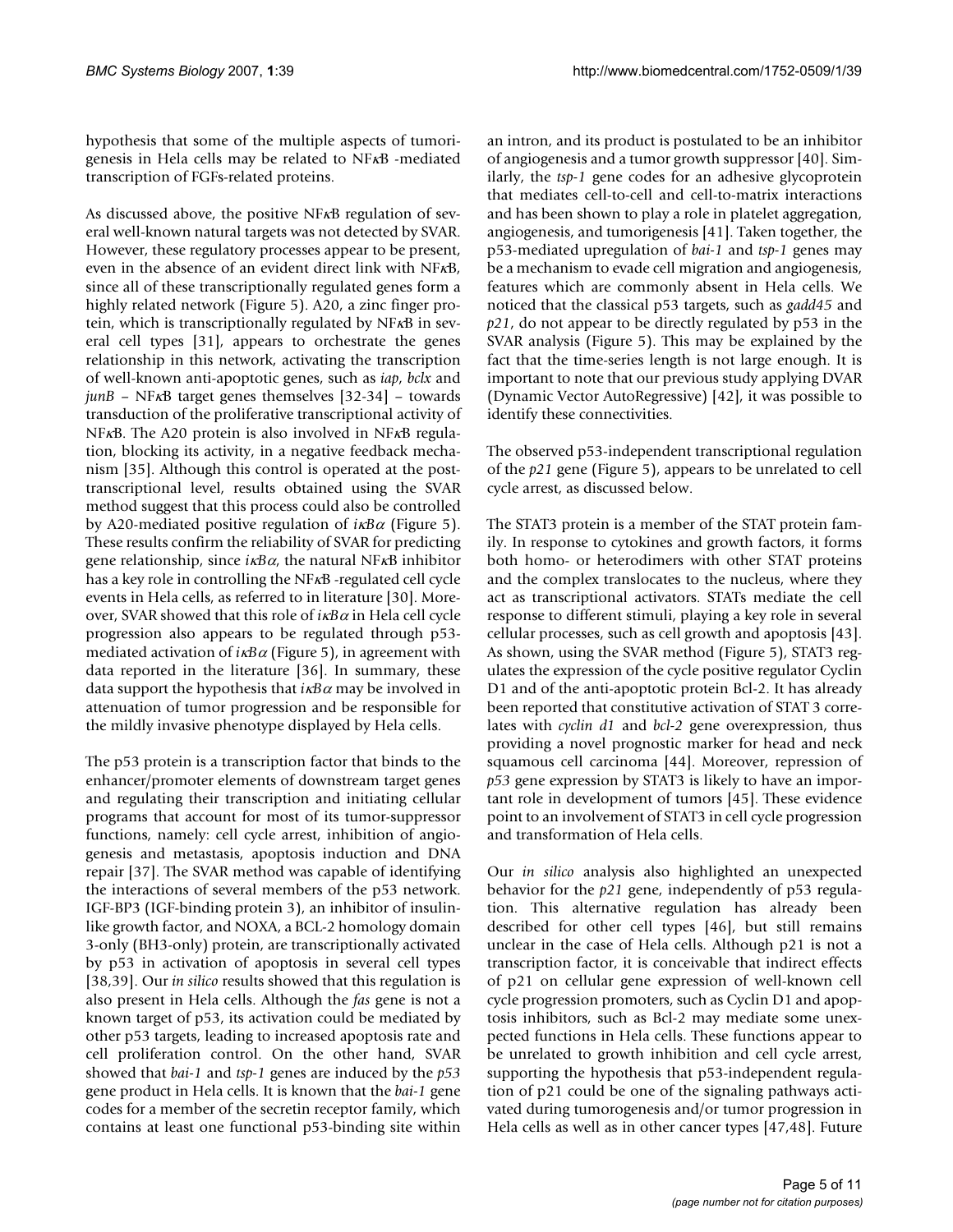efforts directed to evaluate this hypothesis include gene transfection of p21 mutants lacking the p53 and STAT3 binding sites and subsequent, analysis of the newly identified p21 targets gene expression and changes in Hela cells phenotype and tumorigenicity.

It is interesting that, even using a small dataset, the SVAR method allowed identification of actual regulations, as detailed above, illustrating the power of this technique. In general, the methods reported in the literature are not based on a statistical test due to difficulties generated by the fact that the number of samples is lower than the number of parameters to be estimated, consequently, they do not provide an objective control for false-positives.

The main advantage of the sparse vector autoregressive model (SVAR), compared with other connectivity models, is that it models a Granger-causal network with a number of genes that is larger than the number of samples, in other words, it is useful to model "large" networks with a statistical test for each one of the edges. To the best of our knowledge, the approach taken here is the only one that combines these two advantages since other methods which model "large" networks usually do not present statistical tests for the edges. Moreover, "large" gene-gene networks are commonly dealt with in pairwise comparisons. Using SVAR, it is possible to infer partial Grangercausalities resulting in a lower number of spurious edges than pairwise comparisons.

Since SVAR deals with the multivariate case, the definition of Granger causality becomes complex, because of the existence of multi-steps connectivities. In the present report, identification of Granger causality using the SVAR model is related to the definition of partial Granger-causality given by [49]. By definition of Granger's causality [49] the SVAR model allows analysis of cycles containing networks. Therefore, there is no *a priori* assumption that the network must be a DAG (Directed Acyclic Graph), as assumed by other methods [5,9]. As a consequence, the SVAR method can be used to model networks with cycles. This is of extreme importance, since it is well-known that genetic regulatory networks maintain their control and balance by a number of positive/negative feedback cycles.

There is a class of Bayesian network with MCMC algorithm which may integrate expression data with multiple sources of information [8]. The advantages of integrating multiple sources of information, i.e., adding *a priori* knowledge, is speculative. Integration of *a priori* knowledge maybe interesting to recover more realistic connections and to increase the power of the test. However, it also lead to a bias depending on the kind of information assumed in the model. In this actual stage of development of SVAR, integration of different information is not possible since only gene expression levels are used to estimate Granger causality. Further studies may be focused on integrating biological information to improve the power of SVAR.

The experimental comparison between SVAR and other methods is difficult since SVAR is the only one which has a statistical test for gene-gene networks comprising a notion of Granger-causality. The Graphical Gaussian Models reported by Schäfer and Strimmer, which apply partial correlations in the context of (*n > m*) is the closest one to SVAR, presenting a statistical test, however, the edges obtained by this approach represent instantaneous associations (correlations), failing to provide a notion of Granger-causality, i.e., the edges have no direction.

Differently from score functions, which pose difficult interpretations or subjective choices of the threshold to determine where there is (or not) an edge, a statistical test is an objective way to determine whether there is an edge and what is the rate of type I error.

In this work, we considered only lags of first order, but it is relatively straightforward to generalize this method to analyze SVAR models with orders higher than one. However, this issue depends on the number of parameters to be estimated and the time series length.

The complexity of the proposed inference is linear to the number of genes, since only one regression is performed for each gene.

There are other approaches for variable selection based on stepwise methods. Unfortunately, these methods are not consistent when  $n > m$  [50], i.e., even increasing the sample size  $(T \rightarrow \infty)$ , there is no guarantee that the set of nonzero coefficients is the correct one. This result does not change even if all subsets of variables are explored.

In contrast to LASSO, one may choose to use other penalized regressions, such as the more popular Ridge [51] or the non-negative Garrote [52]. Ridge does not set the variables to zero, resulting in models with difficult interpretations. Comparing LASSO to non-negative Garrote, the latter is worse than LASSO when multicolinearity is present in the data [23]. Therefore, LASSO seems to be the most appropriate in identifying gene regulatory networks.

Another advantage of SVAR is the fact that it does not require model pre-specification; therefore, this method is unbiased and makes it possible to infer new connections, not just quantifying the dependence level measured by already known edges. Furthermore, it is not necessary to discretize gene expression values to Boolean variables, as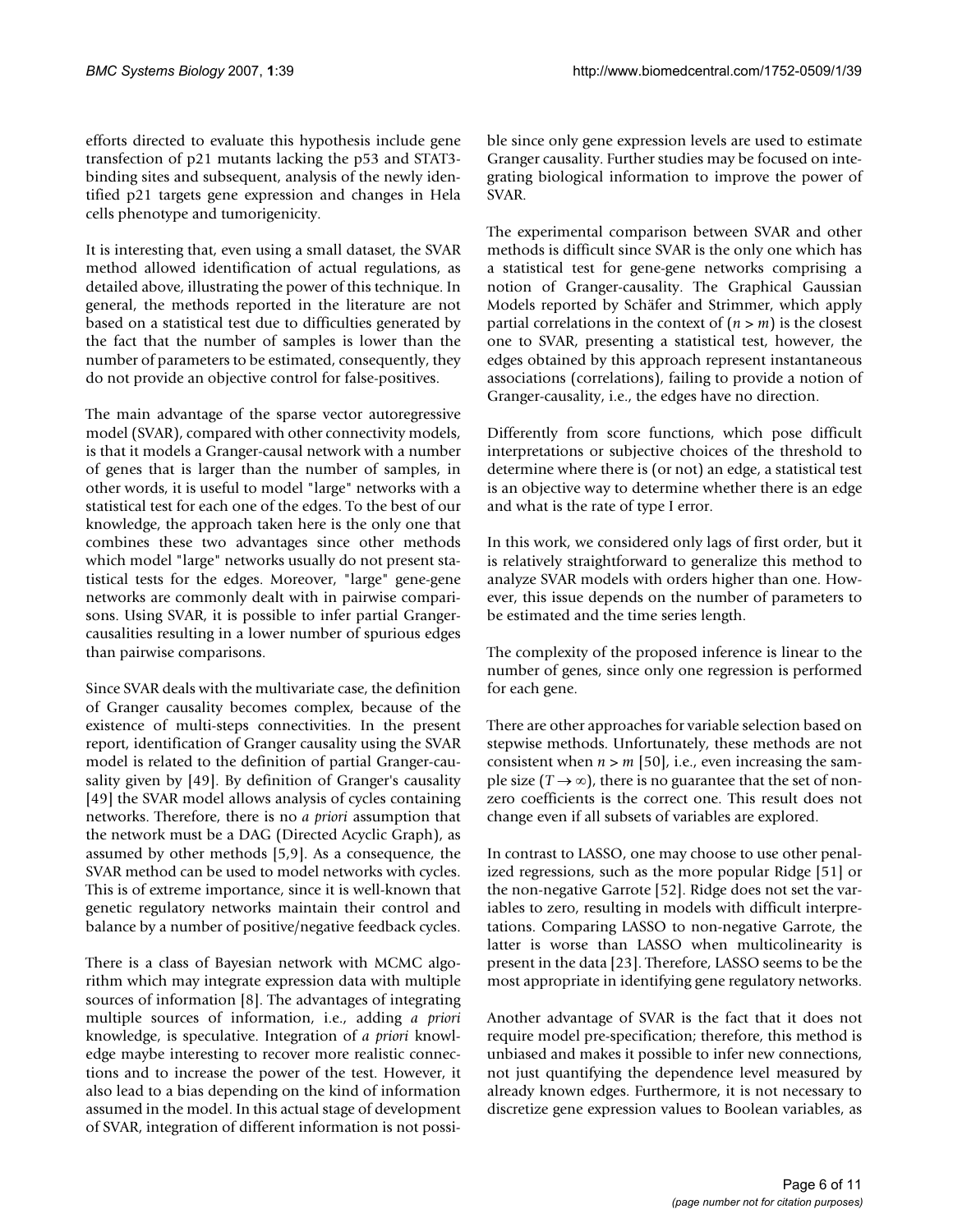in the Boolean network models [17]; therefore, there is no loss of information.

In the SVAR approach, to render the application of statistics when  $(n > m)$  feasible, we used the fact that the metabolic networks are sparsely connected as part of the solution. Therefore, the number of variables to be analyzed decreases significantly, resulting only in variables whose estimated coefficients are large enough to be tested and rejected as being different from zero.

# **Conclusion**

In summary, here we introduce the SVAR method to model gene regulatory networks in the present context, where the number of samples is often lower than the number of genes. With this method, it is possible to naturally model networks with feedback loops and to infer partial Granger causalities without any *a priori* information, which minimizes the number of spurious causalities. Moreover, we present a statistical test to control for the false discovery rate, a task which was not previously possible in several other proposed gene regulatory network models.

# **Methods**

Firstly, we describe the classical vector autoregressive model (VAR) and, then, we explore the feasibility of using LASSO regression as part of a technique for variable selection, by introducing the sparse vector autoregressive model (SVAR). The statistical test for the edges is also presented followed by the control of the false positives. To simplify the description of these methods, we describe both the SVAR and the VAR of order one, but they could easily be generalized to higher orders. After this description, we present the algorithm to construct artificial regulatory networks based on scale-free topology, since metabolic networks were described to have power-law distributions in the nodes' degrees [25]. We use this artificial network to evaluate the performance of our proposed model. Finally, the SVAR model is applied to actual biological data.

# *Statistical background*

Granger (1969) [53] defined a concept of causality, which is easy to deal with in the context of VAR models; therefore, it has become quite popular in recent years [54]. The idea is that a cause cannot come after the effect. Thus, in the case of VAR(1) (VAR of order one) [54], if a gene *i* at time (*t* - 1) affects another gene *j* at time *t*, the former should help to predict the target gene expression.

A first order VAR model is described as shown:

$$
\gamma_t = A_1 \gamma_{t-1} + \varepsilon_t \ t = 2, \dots, T \tag{1}
$$

where *T* is the time-series' length (number of microarrays)  $y_t$  is an  $n \times 1$  vector of gene expression (where *n* is the number of genes), the normally distributed disturbance <sup>ε</sup>*<sup>t</sup>* is an  $n \times 1$  vector with mean zero and covariance matrix  $\Omega$ , and  $A_1$  is an  $n \times n$  matrix of parameters (connectivities). The disturbances  $\varepsilon_t$  are serially uncorrelated, but may be contemporaneously correlated. Thus  $E(\varepsilon_t \varepsilon'_t) = \Omega$ , where  $\Omega$  is an  $n \times n$  matrix. It is important to highlight that, in this multivariate model, each gene may depend not only on its own past values, but, also, on the past values of the other genes. Thus if  $\gamma_{it}$  denotes the *i*th element in  $\gamma_{t'}$  the *i*th row yields

$$
\gamma_{it} = a_{i1}\gamma_{1,t-1} + a_{i2}\gamma_{2,t-1} + \dots + a_{iN}\gamma_{N,t-1} + \varepsilon_{it}, \ i = 1, \dots, n
$$
  
(2)

This model can be estimated by Ordinary Least Squares (OLS), simply by regressing each variable on the lags of itself and the other variables.

Therefore, we can re-write it as

$$
Z = X\beta + EE_i \sim N(0, \Omega) \quad i = 1, \dots, n \tag{3}
$$

where *Ei* follows a multivariate Gaussian distribution *N*(0,  $Ω$ ), with zero mean  $0_{(n \times 1)}$  and covariance matrix  $Ω$ .

We define *m* = *T* - 1 and introduce the notation:

$$
Z_{(m \times n)} = [y_2, \dots, y_{\nu}, \dots, y_T] = [z_1, \dots, z_i, \dots, z_n],
$$

$$
\beta_{(n \times n)} = A'_1 = [\beta_1, \dots, \beta_n],
$$

$$
X_{(m \times n)} = [y_1 \dots y_m]',
$$

$$
E_{(m \times n)} = [\varepsilon_2, \dots, \varepsilon_{\nu}, \dots, \varepsilon_T]'
$$

The explicit solution of the OLS estimator is

$$
\beta = (X'X)^{-1}X'Z \tag{4}
$$

Therefore, one can carry out separate regression analyses for each gene. In other words, it is possible to separately estimate each column β*i* of β:

$$
\hat{\beta}_i = (X'X)^{-1}X'z_i \quad i = 1,...,n
$$
 (5)

where  $z_i$  is the *i*-th column of *Z*.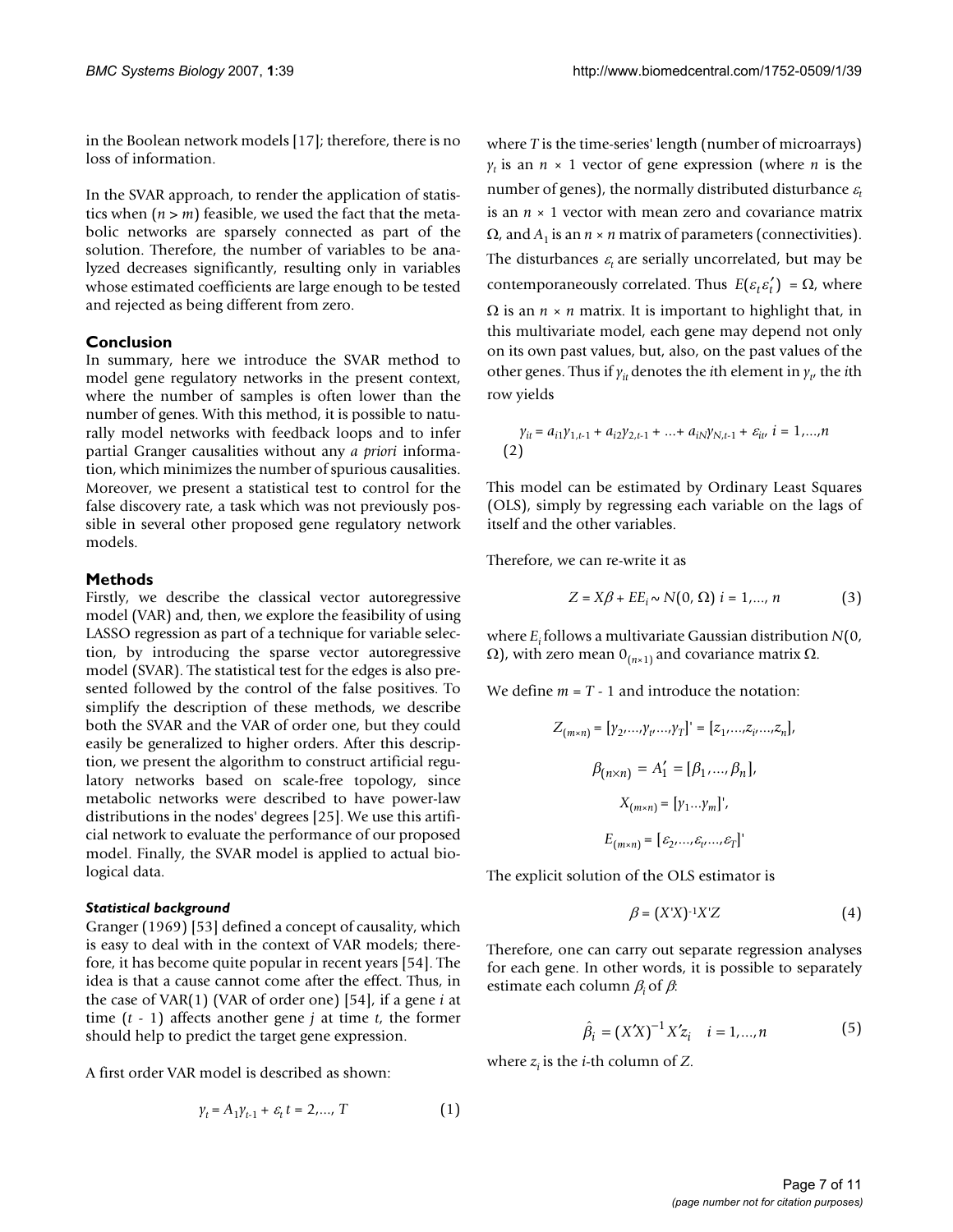In order to specify the distribution of the *j*-th element of  $\hat{\beta}$  , let us denote the *j*-th diagonal element of (*X'X*)<sup>-1</sup> by  $w_{jj^{\cdot}}$ Then, we may assert the statistical test as

$$
\frac{\hat{\beta}_{ij}}{\sqrt{\hat{\sigma}^2 w_{jj}}} \sim t(m-n) \quad i = 1,...,n \tag{6}
$$

under the null hypothesis, where *t*(*m* - *n*) denotes a *t* distribution of (*m* - *n*) degrees of freedom and

$$
\hat{\sigma}^2 = \frac{1}{m - n} (Z - X\hat{\beta})'(Z - X\hat{\beta}) = \frac{E'E}{m - n}
$$
 (7)

It is to point out that these definitions will work only if *m* > *n*. Additionally, it is also well known that OLS does not ensure sparse connectivity patterns for *A*.

To overcome these problems, in the next section, we introduce the sparse vector autoregressive model.

# *Sparse Vector AutoRegressive (SVAR)*

Consider *Z*, β, *X* and *E* as described above.

According to [55-58], the LASSO (Least Absolute Shrinkage and Selection Operator) regression [23] can be carried out by iterative application of:

$$
\hat{\beta}_i^{k+1} = (X'X + \lambda^2 D(\hat{\beta}_i^k))^{-1} X' z_i \quad i = 1,...,n \text{ and } k = 1,...,N_{it}
$$
\n(8)

where  $N_{it}$  is the number of iterations (we set  $N_{it}$  = 30 to our analysis),  $\lambda$  is the regularization parameter which determines the amount of penalization enforced,  $D(\beta_i^k)$  is a diagonal matrix defined by

$$
D(\theta) = diag(p'_{\lambda}(\theta)/\theta) \quad k = 1,...,n \tag{9}
$$

and

$$
p'_{\lambda}(\theta) = \lambda sign(\theta) \tag{10}
$$

At each iteration, the regression coefficients of each gene with all others are weighted according to their current size and several coefficients are successively down-weighted and set to zero.

The covariance matrix of the estimators may then be approximated by:

$$
(X'X + \lambda^2 D(\beta))^{-1}XX(X'X + \lambda^2 D(\beta))^{-1}\sigma^2 \qquad (11)
$$

where  $\sigma^2$  is an estimate of the error variance

$$
\hat{\sigma}^2 = \frac{1}{m - n - c} (Z - X\hat{\beta})'(Z - X\hat{\beta}) = \frac{E'E}{m - n - c}
$$
\n(12)

and  $c$  is the number of variables  $\beta$  set to zero by LASSO regression.

When  $\hat{\sigma}^2$  replaces  $\sigma^2$ , we get the result that the statistical test is

$$
\frac{\hat{\beta}}{\sqrt{\hat{\sigma}^2 w_{jj}}} \sim t(m-n-c) \quad i = 1,...,n \tag{13}
$$

under the null hypothesis, where *t*(*m* - *n* - *c*) denotes a *t* distribution of  $(m - n - c)$  degrees of freedom and  $w_{ji}$  is the *j*-th diagonal element of

$$
(X'X + \lambda^2 D(\beta))^{-1} X'X (X'X + \lambda^2 D(\beta))^{-1}
$$
 (14)

It is important to emphasize that the number of variables set to zero in this method will depend on the value of the regularization parameter  $\lambda$ , with higher values implying on the selection of fewer variables.

In our work, the value of the tuning parameter  $\lambda$  was selected as the value that minimizes the generalized cross validation criterion (GCV).

Let  $q(\lambda) = tr\{X(X'X + \lambda^2 D(\beta))^{-1}X'\}$  and  $\text{rss}(\lambda)$  be the residual sum of squares for the constrained fit with constraint  $\lambda$ , the generalized cross-validation statistic can be written as:

$$
GCV = \frac{1}{m} \frac{rss(\lambda)}{\left\{1 - q(\lambda)/m\right\}^2}
$$
(15)

The minimum value for GCV was achieved by the L-BFGS-B algorithm [59], which was implemented in the function *optim* of the R statistical environment.

For more details on the statistical properties of LASSO in autoregressive models see [60].

#### *Controlling the number of false-positives*

To control the type I error in cases of multiple tests of hundreds of edges, we applied the FDR method [24].

Firstly, assume that of the *n* hypotheses tested  ${H_1^0, H_2^0, ..., H_n^0}$ , where  $H_j^0$  is the null hypothesis of the *j*-th test and  $\{p(1), p(2),...,p(n)\}\$  their corresponding p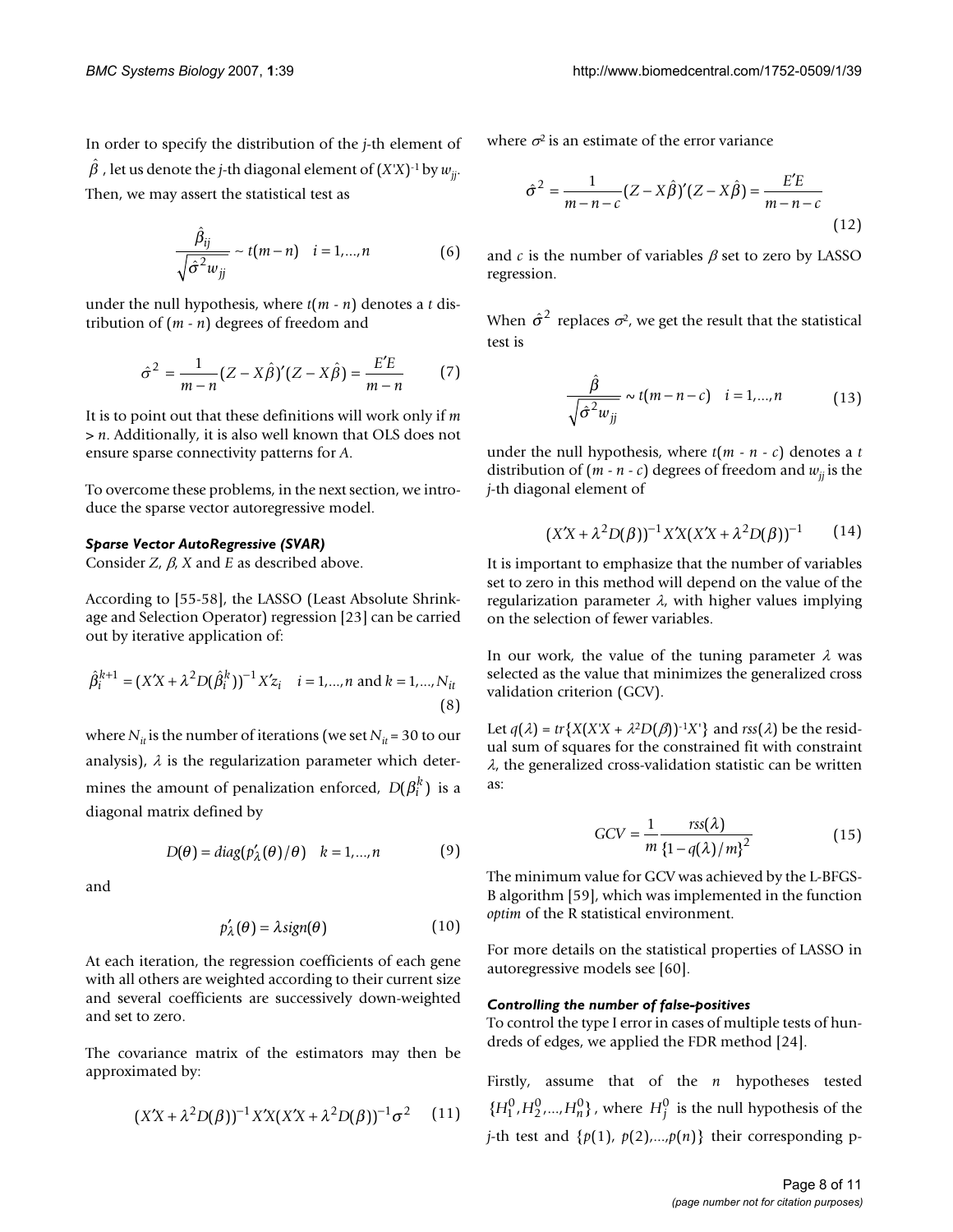values,  $n_0$  are the number of true null hypotheses and the other  $(n - n_0)$  hypotheses are false.

Let  $p(1) \le p(2) \le ... \le p(n)$  be the ordered observed p-values of each test. Define

$$
l - \max\{i : p(i) \le \frac{i}{n} q\}
$$
 (16)

and reject  $H^0_{(1)} ... H^0_{(l)}$ . If no such *i* exists, reject all null hypothesis.

FDR is defined as the expected proportion (*q*) of incorrectly rejected null hypotheses (type I error) in a list of all rejected hypotheses.

# *Artificial regulatory networks*

The description that many networks in nature have a power-law degree distribution was first addressed by [61]. In their random graph model, called scale-free graph, it is described how these networks grow and expand, being based on two generic mechanisms, which are common to several networks in the real world. Several networks in the real world start from a small number of nodes and grow by continuous addition of new nodes, therefore, the number of nodes increases throughout the lifetime of the network. When a new node is added to the network, its attachment is preferential, i.e., the probability of a new node connects to the existing nodes is not uniform as in a random graph [62]. There is a higher probability to be linked to a node that already has a large number of connections, resulting in a power-law degree distribution. In other words, the probability  $P(v)$  that a node in the network is connected to *v* other nodes decays as a power-law. Therefore, the degree distribution has a power-law tail  $P(v) \sim v^{\gamma}$ , where  $\gamma$  is a scalar which represents the rate of decayment of the degree distribution. In our case, the nodes are representing the genes and the connections are the Granger-causal relationships.

This scale-free graph can be constructed as below:

1. Growth: Starting with a small number  $z_0$  of genes, at each iteration, a new gene with  $z \leq (z_0)$  edges are added. This new gene is connected to the genes already present in the network with a preferential attachment.

2. Preferential attachment: The gene with which the new gene will connect is selected in a non-deterministic fashion. Assume that the probability  $\pi$  that a new gene will be connected to gene *i* depends on the degree *di* of that gene which is already in the network. Therefore:

$$
\pi(d_i) = \frac{d_i}{\sum_j d_j} \tag{17}
$$

Since we are interested in causal relationships, we need to define a direction for each edge. Therefore, there is a third step in our graph construction. In our simulations, the probability attributed to add an edge from *i* to *j* is the same from *j* to *i*, i.e., 0.5.

After  $T_{step}$  iterations, the constructed random scale-free like network is composed of  $n = T_{step} + z_0$  genes and  $z * T_{step} + z_0$ *zedges* Granger-causal relationships, where *zedges* is the initial number of edges.

The graph constructed using the algorithm described above may be represented by its adjacency matrix *A*, i.e., where there is an edge from gene *i* to gene *j* it was set to  $A[i, j] = 0.8$ , and 0 otherwise, in our simulations. This adjacency matrix *A* corresponds to the matrix *A* described in equation 1. The time-series' lag was set to one in our simulations, therefore, set  $m = T - 1$ .

To construct the corresponding time-series for each gene, firstly, generate normally distributed random numbers with zero mean and unit variance for each gene *i* = 1,...,*n* for the time step  $t = 1$ ,  $\gamma_{i1} = \varepsilon_i$ . Then, use equation 2 to generate the time-series for each gene  $i = 1,...,n$ , time step  $t =$ 2,...,*T*.

# *Implementation*

We implemented our program using R [63], a statistical computing environment. Computation was conducted under a Pentium IV CPU 3.06 GHz, 2.5 GB of RAM.

## *Application to real data*

We applied the SVAR approach to HeLa cell cycle gene expression data collected by Whitfield *et al*. (2002) [64]. Gene expression was measured using microarrays manufactured in the Stanford Microarray Facility. The data used contain 48 time points distributed at one hour intervals with one reading at each time point, synchronized by double thymidine block (described as Experiment 3 in the web page [65]). The 94 genes were selected from actual biological microarray data on the basis of there association with cell cycle regulation and tumor development. The HeLa cell cycle lasts 16 hours. These data were downloaded from: [65].

# **Authors' contributions**

AF has made substantial contributions to the conception and design of the study, analysis and interpretation of data. JRS has made substantial contributions to the analysis and interpretation of mathematical results. HMGM has made substantial contributions to the analysis and inter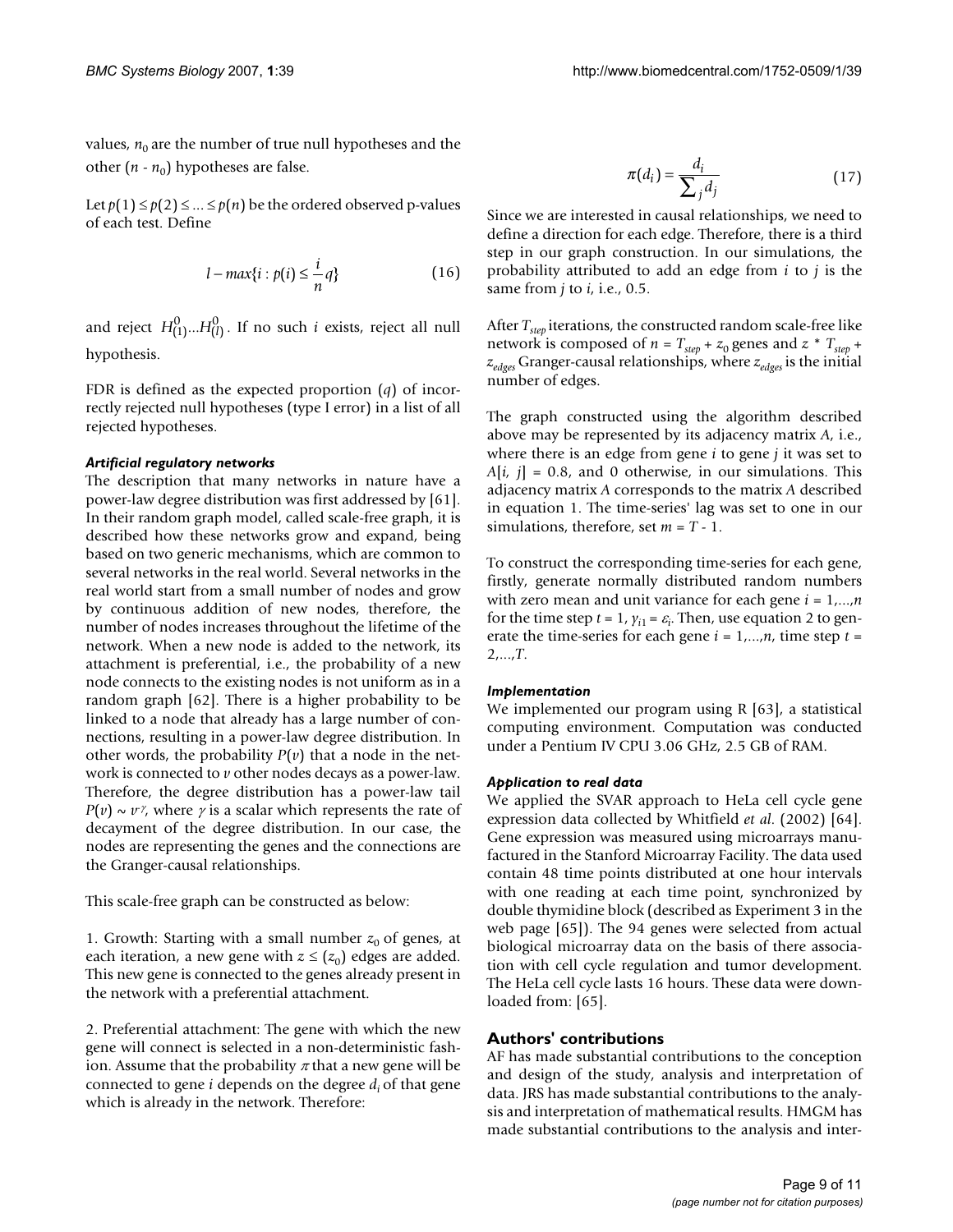pretation of biological data. AF, JRS and HMGM have been involved in drafting of the manuscript. RY and SM have discussed the mathematical results. MCS has discussed the biological results. CEF has directed the work. RY, SM, MCS and CEF critically revised the manuscript for important intellectual content. All authors read and approved the final manuscript.

#### **Acknowledgements**

This research was supported by JICA, FAPESP, CAPES, CNPq, FINEP and PRP-USP.

#### **References**

- 1. Gardner T, di Bernardo D, Lorenz D, Collins J: **[Inferring genetic](http://www.ncbi.nlm.nih.gov/entrez/query.fcgi?cmd=Retrieve&db=PubMed&dopt=Abstract&list_uids=12843395) [networks and identifying compound mode of action via](http://www.ncbi.nlm.nih.gov/entrez/query.fcgi?cmd=Retrieve&db=PubMed&dopt=Abstract&list_uids=12843395) [expression profiling.](http://www.ncbi.nlm.nih.gov/entrez/query.fcgi?cmd=Retrieve&db=PubMed&dopt=Abstract&list_uids=12843395)** *Science* 2003, **301:**102-105.
- 2. di Bernardo D, Thompson M, Gardner T, Chobot S, Eastwood E, Wojtovich A, Elliott S, Schaus S, Collins J: **[Chemogenomic profil](http://www.ncbi.nlm.nih.gov/entrez/query.fcgi?cmd=Retrieve&db=PubMed&dopt=Abstract&list_uids=15765094)[ing on a genome-wide scale using reverse-engineered gene](http://www.ncbi.nlm.nih.gov/entrez/query.fcgi?cmd=Retrieve&db=PubMed&dopt=Abstract&list_uids=15765094) [networks.](http://www.ncbi.nlm.nih.gov/entrez/query.fcgi?cmd=Retrieve&db=PubMed&dopt=Abstract&list_uids=15765094)** *Nature Biotechnology* 2005, **23:**377-383.
- 3. Faith J, Hayete B, Thaden J, Mogno I, Wierzbowski J, Cotterel G, Kasif S, Collins J, Gardner T: **[Large-scale mapping and validation of](http://www.ncbi.nlm.nih.gov/entrez/query.fcgi?cmd=Retrieve&db=PubMed&dopt=Abstract&list_uids=17214507) [Escherichia coli transcriptional regulation from a Compe](http://www.ncbi.nlm.nih.gov/entrez/query.fcgi?cmd=Retrieve&db=PubMed&dopt=Abstract&list_uids=17214507)[dium of expression profiles.](http://www.ncbi.nlm.nih.gov/entrez/query.fcgi?cmd=Retrieve&db=PubMed&dopt=Abstract&list_uids=17214507)** *PLoS Biology* 2007, **5:**e8.
- 4. Imoto S, Goto T, Miyano S: **[Estimation of genetic networks and](http://www.ncbi.nlm.nih.gov/entrez/query.fcgi?cmd=Retrieve&db=PubMed&dopt=Abstract&list_uids=11928473) [functional structures between genes by using Bayesian net](http://www.ncbi.nlm.nih.gov/entrez/query.fcgi?cmd=Retrieve&db=PubMed&dopt=Abstract&list_uids=11928473)[works and nonparametric regression.](http://www.ncbi.nlm.nih.gov/entrez/query.fcgi?cmd=Retrieve&db=PubMed&dopt=Abstract&list_uids=11928473)** *Pac Symp Biocomput* 2002:175-186.
- 5. Tamada Y, Kim S, Bannai H, Imoto S, Tashiro K, Kuhara S, Miyano S: **Estimating gene networks from gene expression data by combining Bayesian network model with promoter element detection.** *Bioinformatics* 2003, **19:**227-236.
- 6. Friedman N: **[Inferring cellular networks using probabilistic](http://www.ncbi.nlm.nih.gov/entrez/query.fcgi?cmd=Retrieve&db=PubMed&dopt=Abstract&list_uids=14764868) [graphical models.](http://www.ncbi.nlm.nih.gov/entrez/query.fcgi?cmd=Retrieve&db=PubMed&dopt=Abstract&list_uids=14764868)** *Science* 2004, **303:**799-805.
- 7. Dojer N, Gambin A, Mizera A, Wilczynski B, Tiuryn J: **[Applying](http://www.ncbi.nlm.nih.gov/entrez/query.fcgi?cmd=Retrieve&db=PubMed&dopt=Abstract&list_uids=16681847) [dynamic Bayesian networks to perturbed gene expression](http://www.ncbi.nlm.nih.gov/entrez/query.fcgi?cmd=Retrieve&db=PubMed&dopt=Abstract&list_uids=16681847) [data.](http://www.ncbi.nlm.nih.gov/entrez/query.fcgi?cmd=Retrieve&db=PubMed&dopt=Abstract&list_uids=16681847)** *BMC Bioinformatics* 2006, **7:**249.
- 8. Werhli A, Husmeier D: **Reconstructing gene regulatory networks with bayesian networks by combining expression data with multiple sources of prior knowledge.** *Stat Appl Genet Mol Biol* 2007, **6:**15.
- 9. Xiong M, Li J, Fang X: **[Identification of genetic networks.](http://www.ncbi.nlm.nih.gov/entrez/query.fcgi?cmd=Retrieve&db=PubMed&dopt=Abstract&list_uids=15020486)** *Genetics* 2004, **166:**1037-1052.
- 10. Akutsu T, Miyano S, Kuhara S: **[Algorithms for identifying](http://www.ncbi.nlm.nih.gov/entrez/query.fcgi?cmd=Retrieve&db=PubMed&dopt=Abstract&list_uids=11108466) [Boolean networks and related biological networks based on](http://www.ncbi.nlm.nih.gov/entrez/query.fcgi?cmd=Retrieve&db=PubMed&dopt=Abstract&list_uids=11108466) [matrix multiplication and fingerprint function.](http://www.ncbi.nlm.nih.gov/entrez/query.fcgi?cmd=Retrieve&db=PubMed&dopt=Abstract&list_uids=11108466)** *J Comput Biol* 2000, **7:**331-343.
- 11. Shmulevich I, Dougherty E, Zhang W: **[Gene perturbation and](http://www.ncbi.nlm.nih.gov/entrez/query.fcgi?cmd=Retrieve&db=PubMed&dopt=Abstract&list_uids=12376376) [intervention in probabilistic Boolean networks.](http://www.ncbi.nlm.nih.gov/entrez/query.fcgi?cmd=Retrieve&db=PubMed&dopt=Abstract&list_uids=12376376)** *Bioinformatics* 2002, **18:**1319-1331.
- 12. Pal R, Datta A, Bittner M, Dougherty E: **[Intervention in context](http://www.ncbi.nlm.nih.gov/entrez/query.fcgi?cmd=Retrieve&db=PubMed&dopt=Abstract&list_uids=15531600)[sensitive probabilistic Boolean networks.](http://www.ncbi.nlm.nih.gov/entrez/query.fcgi?cmd=Retrieve&db=PubMed&dopt=Abstract&list_uids=15531600)** *Bioinformatics* 2005, **21:**1211-1218.
- 13. Schäfer J, Strimmer K: **[An empirical Bayes approach to inferring](http://www.ncbi.nlm.nih.gov/entrez/query.fcgi?cmd=Retrieve&db=PubMed&dopt=Abstract&list_uids=15479708) [large-scale gene association networks.](http://www.ncbi.nlm.nih.gov/entrez/query.fcgi?cmd=Retrieve&db=PubMed&dopt=Abstract&list_uids=15479708)** *Bioinformatics* 2005, **21:**754-764.
- 14. Woolf P, Wang Y: **[A fuzzy logic approach to analyzing gene](http://www.ncbi.nlm.nih.gov/entrez/query.fcgi?cmd=Retrieve&db=PubMed&dopt=Abstract&list_uids=11015595) [expression data.](http://www.ncbi.nlm.nih.gov/entrez/query.fcgi?cmd=Retrieve&db=PubMed&dopt=Abstract&list_uids=11015595)** *Physiol Genomics* 2000, **3:**9-15.
- 15. Mestl T, Plahte E, Omholt S: **[A mathematical framework for](http://www.ncbi.nlm.nih.gov/entrez/query.fcgi?cmd=Retrieve&db=PubMed&dopt=Abstract&list_uids=7475117) [describing and analyzing gene regulatory networks.](http://www.ncbi.nlm.nih.gov/entrez/query.fcgi?cmd=Retrieve&db=PubMed&dopt=Abstract&list_uids=7475117)** *J theor Biol* 1995, **176:**291-300.
- 16. Vapnik V: *The nature of statistical learning theory* New York: Springer; 1995.
- 17. Barrera J, Cesar RJ, Martins DJ, Merino E, Vêncio R, Leonardi F, Yamamoto M, Pereira C, del Portillo H: **A new annotation tool for malaria based on inference of probabilistic genetic networks.** *Critical Assessment of microarray data analysis: 10–12 November 2004; Durham* 2004:36-40.
- 18. Segal E, Shapira M, Regev A, Pe'er D, Botstein D, Koller D, Friedman N: **[Module networks: identifying regulatory modules and](http://www.ncbi.nlm.nih.gov/entrez/query.fcgi?cmd=Retrieve&db=PubMed&dopt=Abstract&list_uids=12740579) [their condition-specific regulators from gene expression](http://www.ncbi.nlm.nih.gov/entrez/query.fcgi?cmd=Retrieve&db=PubMed&dopt=Abstract&list_uids=12740579) [data.](http://www.ncbi.nlm.nih.gov/entrez/query.fcgi?cmd=Retrieve&db=PubMed&dopt=Abstract&list_uids=12740579)** *Nat Genet* 2003, **34:**166-176.
- 19. Xu X, Wang L, Ding D: **[Learning module networks from](http://www.ncbi.nlm.nih.gov/entrez/query.fcgi?cmd=Retrieve&db=PubMed&dopt=Abstract&list_uids=15589836) [genome-wide location and expression data.](http://www.ncbi.nlm.nih.gov/entrez/query.fcgi?cmd=Retrieve&db=PubMed&dopt=Abstract&list_uids=15589836)** *FEBS Lett* 2004, **578:**297-304.
- 20. Yamaguchi R, Yoshida R, Imoto S, Higuchi T, Miyano S: **Finding module-based gene networks in time-course gene expression data with state space models.** *IEEE Signal processing magazine* 2007.
- 21. Valdes-Sosa P, Sanchez-Bornot J, Lage-Castellanos A, Vega-Hernandez M, Bosch-Bayard J, Melie-Garcia L, Canales-Rodriguez E: **[Esti](http://www.ncbi.nlm.nih.gov/entrez/query.fcgi?cmd=Retrieve&db=PubMed&dopt=Abstract&list_uids=16087441)**[mating brain functional connectivity with sparse](http://www.ncbi.nlm.nih.gov/entrez/query.fcgi?cmd=Retrieve&db=PubMed&dopt=Abstract&list_uids=16087441)<br>multivariate autoregression. Phil Trans R Soc B 2005,  $multivariate$  autoregression. **360:**969-981.
- 22. Eichler M: **[A graphical approach for evaluating effective con](http://www.ncbi.nlm.nih.gov/entrez/query.fcgi?cmd=Retrieve&db=PubMed&dopt=Abstract&list_uids=16087440)[nectivity in neural systems.](http://www.ncbi.nlm.nih.gov/entrez/query.fcgi?cmd=Retrieve&db=PubMed&dopt=Abstract&list_uids=16087440)** *Philos Trans R Soc Lond B Biol Sci* 2005, **360:**953-967.
- 23. Tibshirani R: **Regression shrinkage and selection via the Lasso.** *Journal of the Royal Statistical Society Series B* 1996, **58:**267-288.
- 24. Benjamini Y, Hochberg Y: **Controlling the false discovery rate: a practical and powerful approach to multiple testing.** *J Roy Statist Soc Ser B* 1995, **57:**289-300.
- 25. Jeong H, Tombor B, Albert R, Oltvai Z, Barabasi A: **The large-scale organization of metabolic networks.** *Nature* 2000, **65:**651-654.
- 26. Inoue J, Gohda J, Akiyama T, Semba K: **[NF-kappaB activation in](http://www.ncbi.nlm.nih.gov/entrez/query.fcgi?cmd=Retrieve&db=PubMed&dopt=Abstract&list_uids=17270016) [development and progression of cancer.](http://www.ncbi.nlm.nih.gov/entrez/query.fcgi?cmd=Retrieve&db=PubMed&dopt=Abstract&list_uids=17270016)** *Cancer Sci* 2007, **98:**268-274.
- 27. Soussi T: **[p53 alterations in human cancer: more questions](http://www.ncbi.nlm.nih.gov/entrez/query.fcgi?cmd=Retrieve&db=PubMed&dopt=Abstract&list_uids=17401423) [than answers.](http://www.ncbi.nlm.nih.gov/entrez/query.fcgi?cmd=Retrieve&db=PubMed&dopt=Abstract&list_uids=17401423)** *Oncogene* 2007, **26:**2145-2156.
- 28. Yu H, Kortylewski M, Pardoll D: **[Crosstalk between cancer and](http://www.ncbi.nlm.nih.gov/entrez/query.fcgi?cmd=Retrieve&db=PubMed&dopt=Abstract&list_uids=17186030) [immune cells: role of STAT3 in the tumour microenviron](http://www.ncbi.nlm.nih.gov/entrez/query.fcgi?cmd=Retrieve&db=PubMed&dopt=Abstract&list_uids=17186030)[ment.](http://www.ncbi.nlm.nih.gov/entrez/query.fcgi?cmd=Retrieve&db=PubMed&dopt=Abstract&list_uids=17186030)** *Nat Rev Immunol* 2007, **7:**41-51.
- 29. Albert R, Jeong H, Barabasi A: **[Error and attack tolerance of](http://www.ncbi.nlm.nih.gov/entrez/query.fcgi?cmd=Retrieve&db=PubMed&dopt=Abstract&list_uids=10935628) [complex networks.](http://www.ncbi.nlm.nih.gov/entrez/query.fcgi?cmd=Retrieve&db=PubMed&dopt=Abstract&list_uids=10935628)** *Nature* 2000, **406:**378-385.
- 30. Chen F, Castranova V, Shi X: **[New insights into the role of](http://www.ncbi.nlm.nih.gov/entrez/query.fcgi?cmd=Retrieve&db=PubMed&dopt=Abstract&list_uids=11485895) [nuclear factor-kappaB in cell growth regulation.](http://www.ncbi.nlm.nih.gov/entrez/query.fcgi?cmd=Retrieve&db=PubMed&dopt=Abstract&list_uids=11485895)** *Am J Pathol* 2001, **159:**387-397.
- 31. Krikos A, Laherty C, Dixit V: **[Transcriptional activation of the](http://www.ncbi.nlm.nih.gov/entrez/query.fcgi?cmd=Retrieve&db=PubMed&dopt=Abstract&list_uids=1381359) [tumor necrosis factor alpha-inducible zinc finger protein,](http://www.ncbi.nlm.nih.gov/entrez/query.fcgi?cmd=Retrieve&db=PubMed&dopt=Abstract&list_uids=1381359) [A20, is mediated by kappa B elements.](http://www.ncbi.nlm.nih.gov/entrez/query.fcgi?cmd=Retrieve&db=PubMed&dopt=Abstract&list_uids=1381359)** *J Biol Chem* 1992, **267:**17971-17976.
- 32. You M, Ku P, Hrdlickova R, Bose HJ: **[ch-IAP1, a member of the](http://www.ncbi.nlm.nih.gov/entrez/query.fcgi?cmd=Retrieve&db=PubMed&dopt=Abstract&list_uids=9372964) [inhibitor-of-apoptosis protein family, is a mediator of the](http://www.ncbi.nlm.nih.gov/entrez/query.fcgi?cmd=Retrieve&db=PubMed&dopt=Abstract&list_uids=9372964) [antiapoptotic activity of the v-Rel oncoprotein.](http://www.ncbi.nlm.nih.gov/entrez/query.fcgi?cmd=Retrieve&db=PubMed&dopt=Abstract&list_uids=9372964)** *Mol Cell Biol* 1997, **17:**7328-7341.
- 33. Chen M, Ghosh G: **Regulation of DNA binding by Rel/NF-kappaB transcription factors: structural views.** *Oncogene* 1999, **377:**6845-6852.
- 34. Brown R, Ades I, Nordan R: **[An acute phase response factor/NF](http://www.ncbi.nlm.nih.gov/entrez/query.fcgi?cmd=Retrieve&db=PubMed&dopt=Abstract&list_uids=8537375)[kappa B site downstream of the junB gene that mediates](http://www.ncbi.nlm.nih.gov/entrez/query.fcgi?cmd=Retrieve&db=PubMed&dopt=Abstract&list_uids=8537375) [responsiveness to interleukin-6 in a murine plasmacytoma.](http://www.ncbi.nlm.nih.gov/entrez/query.fcgi?cmd=Retrieve&db=PubMed&dopt=Abstract&list_uids=8537375)** *J Biol Chem* 1995, **270:**31129-21135.
- 35. Storz P, Doppler H, Ferran C, Grey S, Toker A: **[Functional dichot](http://www.ncbi.nlm.nih.gov/entrez/query.fcgi?cmd=Retrieve&db=PubMed&dopt=Abstract&list_uids=15527421)[omy of A20 in apoptotic and necrotic cell death.](http://www.ncbi.nlm.nih.gov/entrez/query.fcgi?cmd=Retrieve&db=PubMed&dopt=Abstract&list_uids=15527421)** *Biochem J* 2005, **387:**47-55.
- 36. Dreyfus D, Nagasawa M, Gelfand E, Ghoda L: **Modulation of p53 activity by IkappaBalpha: evidence suggesting a common phylogeny between NF-kappaB and p53 transcription factors.** *BMC Inmunol* 2005, **6:**12.
- 37. Jin S, Levine A: **[The p53 functional circuit.](http://www.ncbi.nlm.nih.gov/entrez/query.fcgi?cmd=Retrieve&db=PubMed&dopt=Abstract&list_uids=11739646)** *J Cell Sci* 2001, **114:**4139-4140.
- 38. Buckbinder L, Talbott R, Velasco-Miguel S, Takenaka I, Faha B, Seizinger B, Kley N: **[Induction of the growth inhibitor IGF-binding](http://www.ncbi.nlm.nih.gov/entrez/query.fcgi?cmd=Retrieve&db=PubMed&dopt=Abstract&list_uids=7566179) [protein 3 by p53.](http://www.ncbi.nlm.nih.gov/entrez/query.fcgi?cmd=Retrieve&db=PubMed&dopt=Abstract&list_uids=7566179)** *Nature* 1995, **377:**646-649.
- 39. Yakovlev A, Di Giovanni S, Wang G, Liu W, Stoica B, Faden A: **[BOK](http://www.ncbi.nlm.nih.gov/entrez/query.fcgi?cmd=Retrieve&db=PubMed&dopt=Abstract&list_uids=15102863) [and NOXA are essential mediators of p53-dependent apop](http://www.ncbi.nlm.nih.gov/entrez/query.fcgi?cmd=Retrieve&db=PubMed&dopt=Abstract&list_uids=15102863)[tosis.](http://www.ncbi.nlm.nih.gov/entrez/query.fcgi?cmd=Retrieve&db=PubMed&dopt=Abstract&list_uids=15102863)** *J Biol Chem* 2004, **279:**28367-28374.
- 40. Fukushima Y, Oshika Y, Tsuchida T, Tokunaga T, Hatanaka H, Kijima H, Yamazaki H, Ueyama Y, Tamaoki N, Nakamura M: **[Brain-specific](http://www.ncbi.nlm.nih.gov/entrez/query.fcgi?cmd=Retrieve&db=PubMed&dopt=Abstract&list_uids=9772287) angiogenesis inhibitor 1 expression is inversely correlated [with vascularity and distant metastasis of colorectal cancer.](http://www.ncbi.nlm.nih.gov/entrez/query.fcgi?cmd=Retrieve&db=PubMed&dopt=Abstract&list_uids=9772287)** *Int J Oncol* 1998, **13:**967-970.
- 41. Dameron K, Volpert O, Tainsky M, Bouck N: **[Control of angiogen](http://www.ncbi.nlm.nih.gov/entrez/query.fcgi?cmd=Retrieve&db=PubMed&dopt=Abstract&list_uids=7521539)[esis in fibroblasts by p53 regulation of thrombospondin-1.](http://www.ncbi.nlm.nih.gov/entrez/query.fcgi?cmd=Retrieve&db=PubMed&dopt=Abstract&list_uids=7521539)** *Science* 1994, **265:**1582-1584.
- 42. Fujita A, Sato J, Garay-Malpartida H, Morettin P, Sogayar M, Ferreira C: **[Time-varying modeling of gene expression regulatory net](http://www.ncbi.nlm.nih.gov/entrez/query.fcgi?cmd=Retrieve&db=PubMed&dopt=Abstract&list_uids=17463021)-**